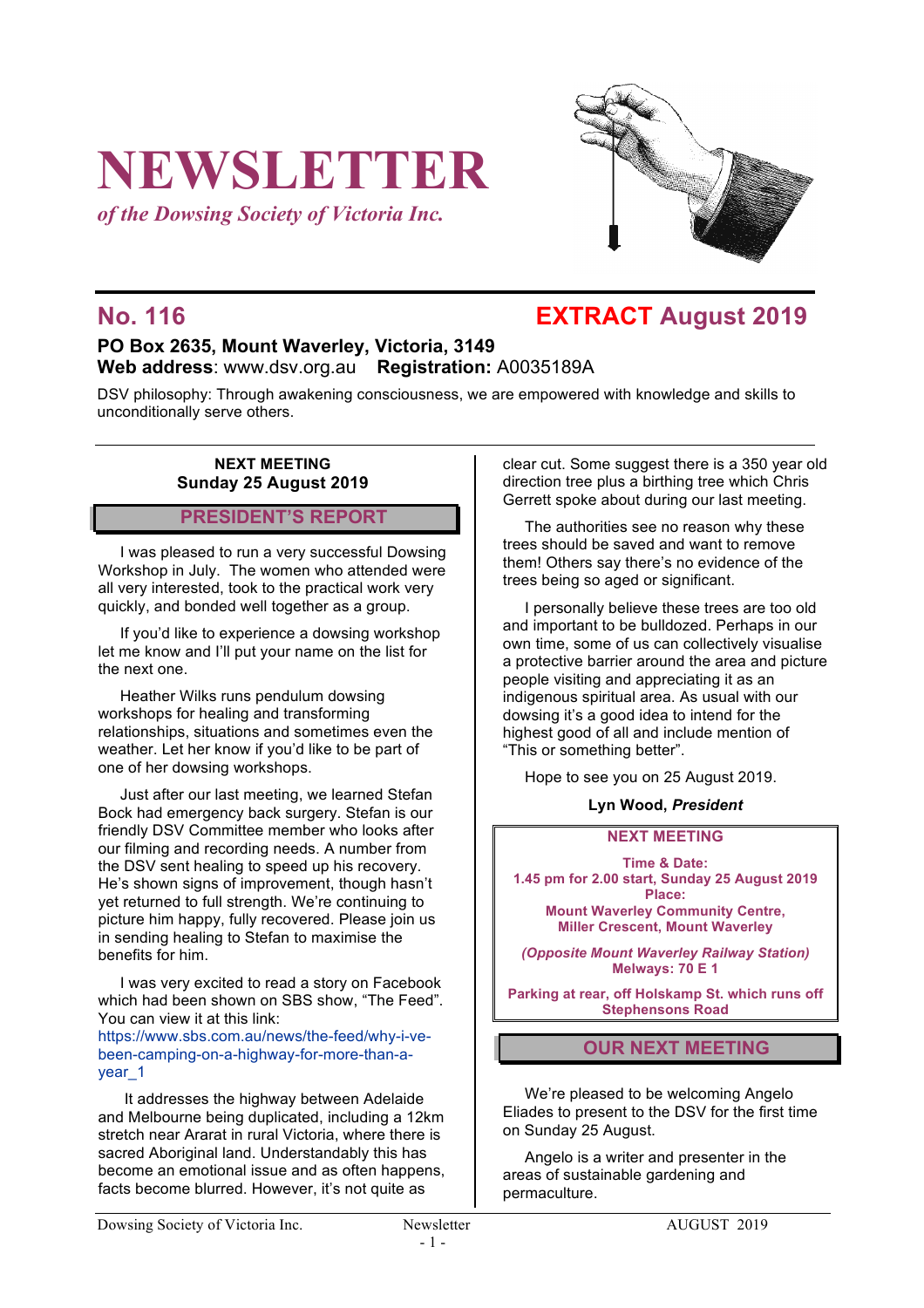Angelo will structure his talk to include:

• The ancient healing practice of the shamanic path, and working with Nature.

• Understanding what the shaman's spirit allies really are - totem animals, spirit guides and Nature spirits.

• The etheric and astral worlds, the inhabitants and their interaction with Earth energy lines and human energies.

• The trials and tribulations of energy clearing work and the differences it can make when done well.

We look forward to seeing you for Angelo's interesting presentation on Sunday 25 August.

#### **OUR LAST MEETING**

The DSV presentation for our last meeting was inspired by an email from DSV member Chris Gerrett about the auras and energies of trees and the land.

Lolita Gunning and Lyn Wood joined Chris to speak about their various experiences on the topic, "The Wonder of Trees".

During the meeting we screened a few interesting videos, including one called "Tree Time Stories", featuring Aboriginal Elder, "Uncle Max": Here is the link to view it:

https://www.youtube.com/watch?v=Mof7up7Dgs8

#### **FIRST INTERNATIONAL DOWSING CONFERENCE IN AUSTRALIA**

Australia's first ever International Dowsing Conference is being held on 2-3 November 2019 at the Mantra Hotel, 10 Brown Street, Chatswood, NSW. Chatswood is a central part of Sydney, ideal for travellers.

The line-up of international and home-grown speakers is exceptional and bookings can be made for each day or for the whole weekend. Raymon Grace will feature in a special video to open the Conference. To see all the details and take advantage of the early bird offer, please go to http://dowsingdownunder.com

#### **THE ENERGIES OF CROP CIRCLES**

#### *Source: cropcircles.lucypringle.co.uk*

In 1990, whilst studying the energies of crops circles, Lucy Pringle experienced a miracle healing of a severe shoulder injury. Inspired, she expanded her research to investigate the physical, psychological and energetics effects of these mysteries on people, as well as animals.

Lucy is one of the world's leading crop circle photographers and researchers. She lives in

Hampshire, England and lectures internationally. She has authored a number of well-acclaimed books on crop circles and other subjects.



*Thanks Bev Ellison for providing this article for the Newsletter. She suggests that, as dowsers we would certainly find pictures of different crop circles and dowse them to see which photograph would be suitable to sit with for 20 to 30 minutes to see what affect that has on our aches and pains. In fact, there are many wonderful photographs on Lucy's site and they are available for purchase. I wasn't inclined to include them with this article as they are clearly copyrighted. Ed.*

*You can view at: cropcircles.lucypringle.co.uk*

*There are so many other fascinating images via Google:* 

https://www.google.com/search?q=crop+circle s&source=lnms&tbm=isch&sa=X&ved=0ahUK Ewjsm8fIlLnjAhVSWH0KHezMD5kQ\_AUIECg B&biw=1198&bih=882



## **Integrated** effective healing

- Dowsing Tapping
- Hypnotherapy

**Heather Wilks** heather@ohnaturale.com 0414836654

#### **REMOTE DOWSING**

#### *By Heather Wilks*

My interest in remote/absent/distant healing began in the late 90s, before I'd ever heard of that, or dowsing. A friend asked me to send a healing intention for her relative who was in a coma in another country. The two of us sat at our landlines, each at the other end of our phones, without speaking, just intending. At the